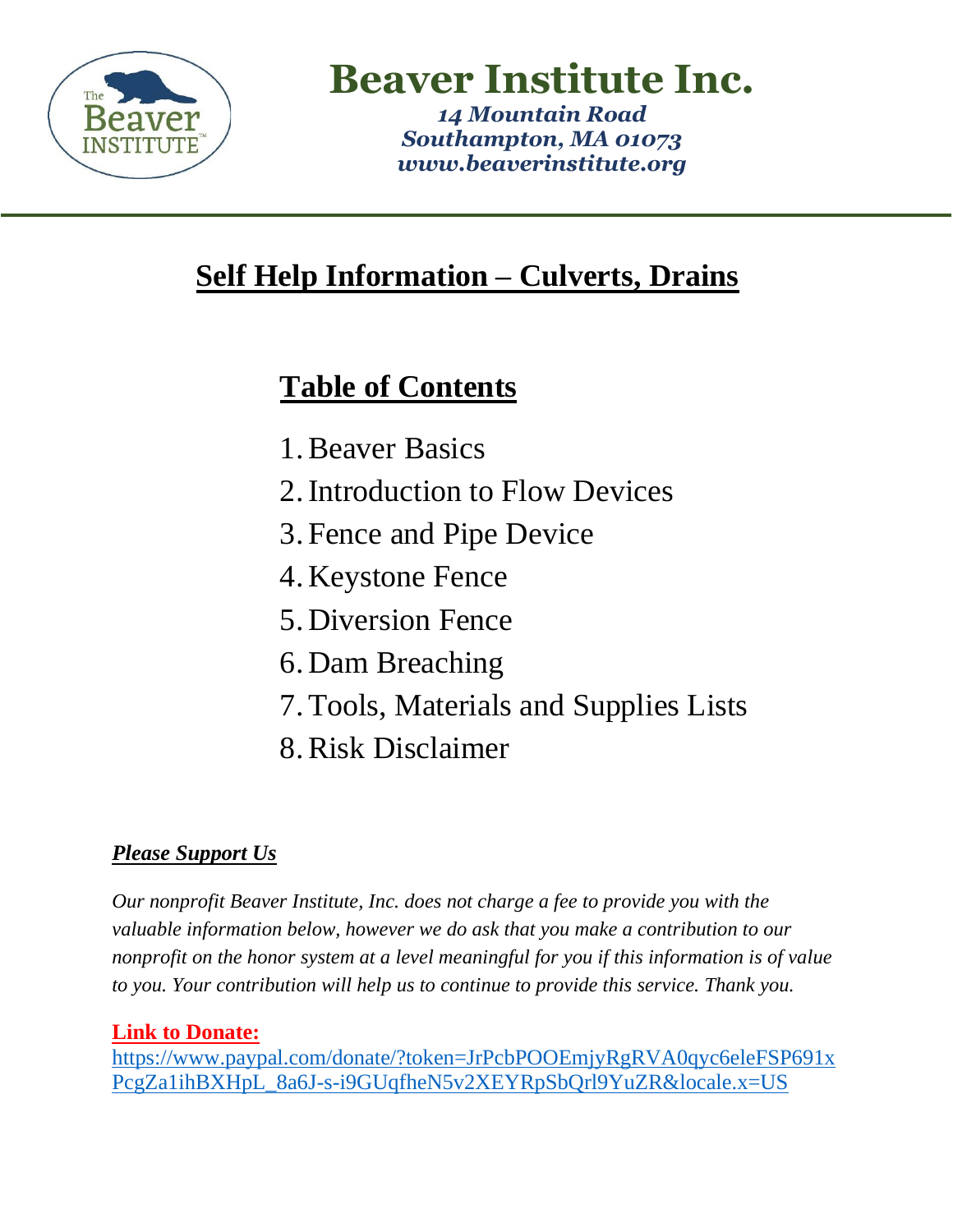### **1. Beaver Basics**

The North American beaver, Castor canadensis, is a large semi-aquatic rodent. They only eat vegetation. They build dams from mud and sticks that create wetlands that are among the most biologically productive ecosystems in the world, comparable to coral reefs and rain forests. Beaver ponds:

- Create diverse habitats and ecosystems
- Increase biodiversity
- Promote salmon/trout recovery
- Regulate stream flows
- Improve water quality, act as the "Earth's Kidneys"
- Replenish ground water
- Store surface water
- Repair eroded stream channels
- Restore watershed health
- Sequester carbon



And beaver ponds provide all these valuable ecological services for FREE!

A single beaver family can provide us with millions of dollars in ecological services every year! However, despite these valuable ecological services, beavers can cause humans significant damage. Fortunately though, costeffective, long-term options exist to resolve most human-beaver conflicts and retain most of their wetland benefits. So while beaver removal is an option, removing the offending beavers should used only as a last resort.

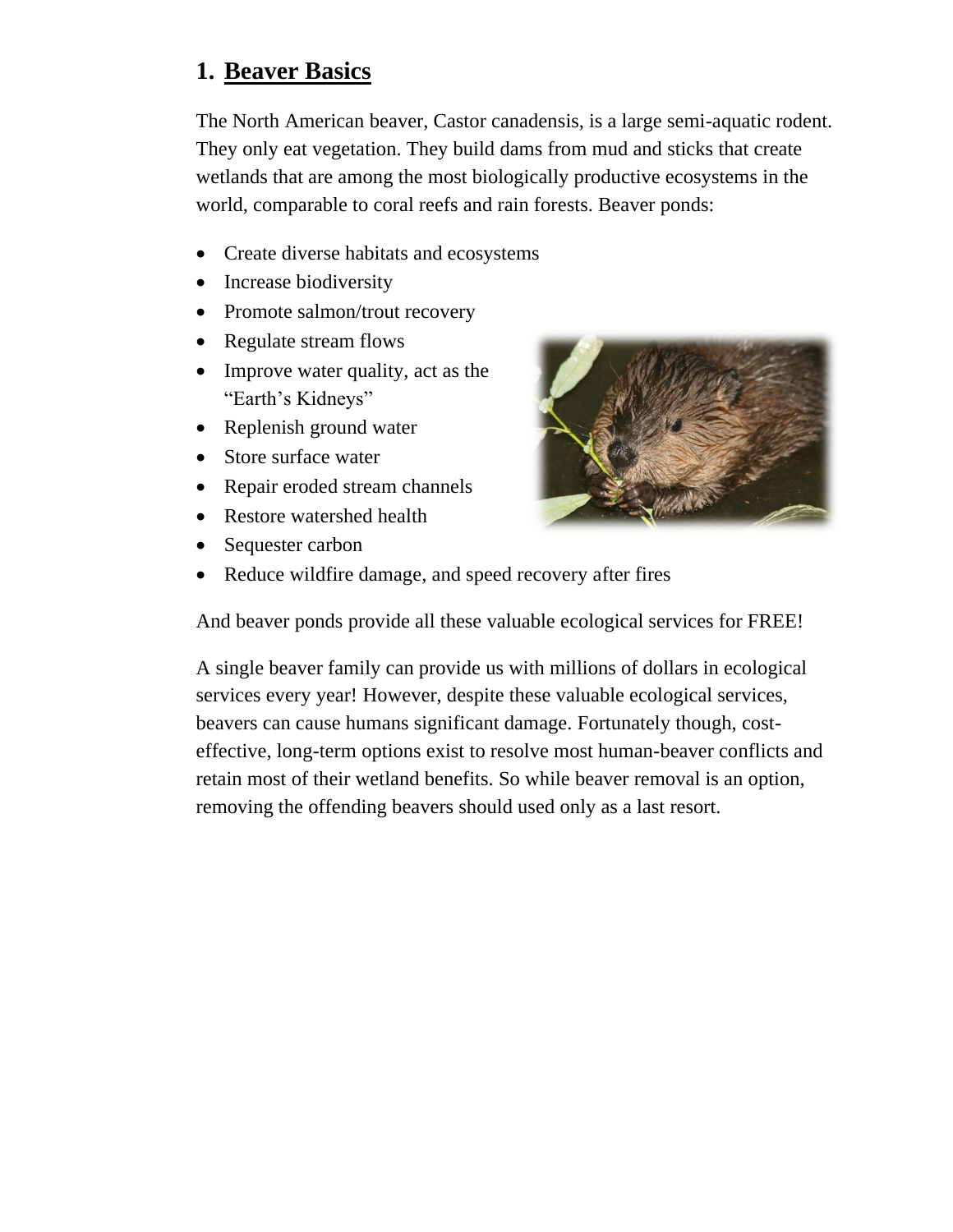### **2. Introduction to Flow Devices**

#### **(a.k.a. Water Control Devices, Beaver Deceivers™)**

What is a flow device? A flow device controls beaver damming to prevent flooding issues with humans. Nearly every road culvert or manmade drainage structure can be protected from beaver damming with a flow device. They are typically made with fencing, pipes, or both. When properly built and installed, flow devices protect human properties and infrastructure from beaver dam flooding in the most long-term, costeffective, environmentally friendly, and humane manner. They protect human interests and allow beavers to remain in place and create valuable wetlands.

#### **Educational Links**

Intro to Flow Devices Video: <https://www.youtube.com/watch?v=eCqaXLHyJco&t=9s>

Flow Device Testimonial Video: <https://www.youtube.com/watch?v=SYXflMi9Wu4&t=1s>

Municipal Beaver Management Study: [https://www.beaverinstitute.org/wp-content/uploads/2019/02/Billerica-Beaver-](https://www.beaverinstitute.org/wp-content/uploads/2019/02/Billerica-Beaver-Study-AMWS-2019.pdf)[Study-AMWS-2019.pdf](https://www.beaverinstitute.org/wp-content/uploads/2019/02/Billerica-Beaver-Study-AMWS-2019.pdf)

Road Culvert Protective Fence Instructions: <https://www.youtube.com/watch?v=BKJHd0mn6kY&t=5s>

Fence and Pipe Device Instructions: <https://www.youtube.com/watch?v=aEznZRUKtIw&t=28s>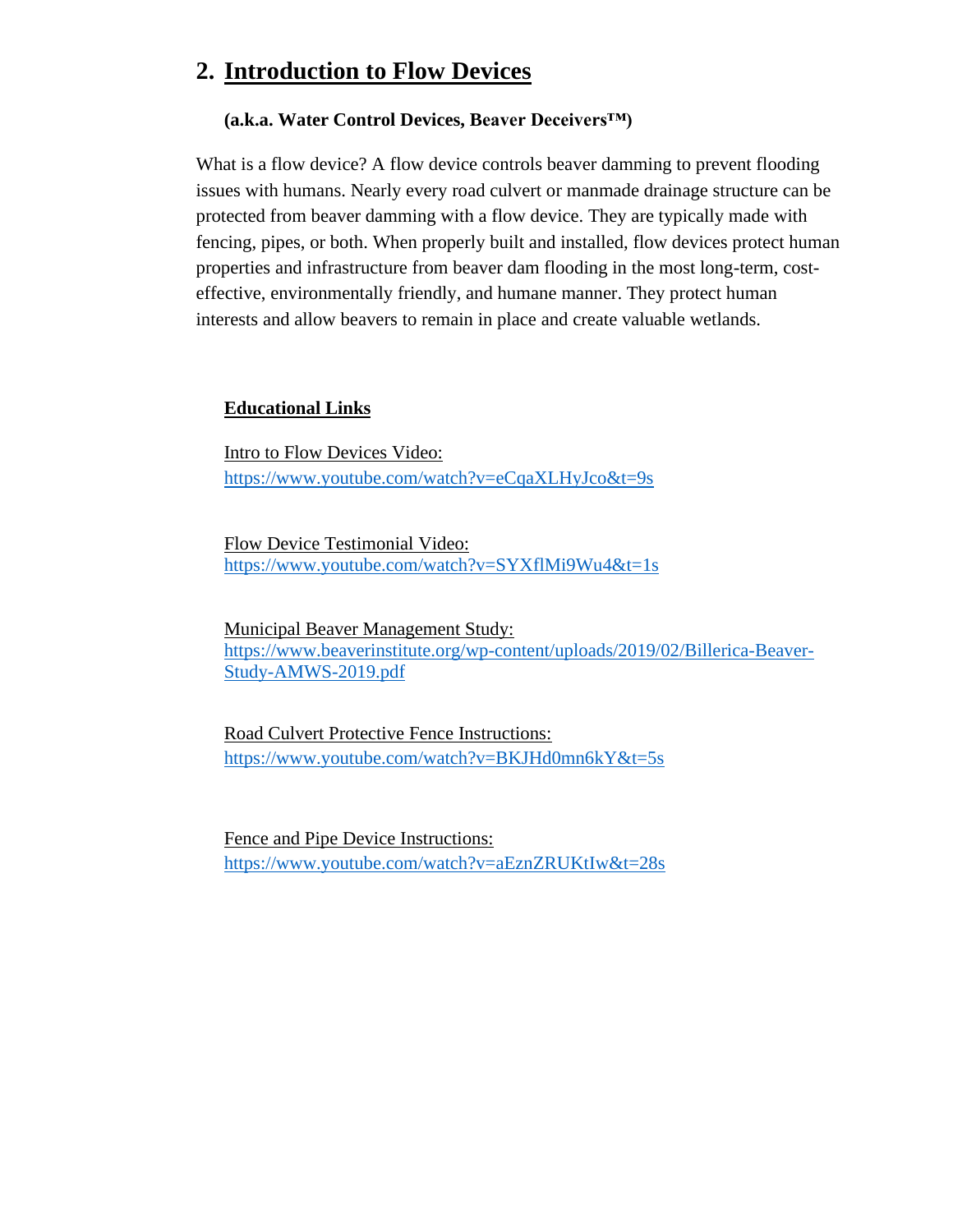## **3. Fence and Pipe Flow Device**

A Fence and Pipe flow device is a very effective method to protect culverts or spillways in manmade dams from beaver damming. A Flexible Pond Leveler pipe maintains a steady flow of water, while an exclusion fence keeps all beaver damming away from the culvert or spillway. See diagram.

Beaver damming on the culvert fence does not raise the water level due to the permanent leak created by the pond leveler pipe. The pipe system controls the pond at a safe level and prevents flooding damage to the road or manmade dam, while the fence ensures the culvert remains completely open.



The pipe outlet elevation determines the pond level. This end of the pipe can be adjusted up or down if a higher or lower pond level is desired. Water will continuously flow from the pipe outlet unless the pond level drops below the peak of the pipe.

The domed intake fence prevents beavers from hearing or feeling the flow of water into the pipe. Therefore they ignore the intake end of the pipe, and only dam on the culvert fence where they hear the water flowing.

Unlike road culverts, Flexible Pond Leveler pipes do not need to be sized to handle catastrophic storm events because heavy storm runoff will simply flow over the top of the dam on the fence and through the unblocked culvert or spillway. Some mild pond fluctuations are possible following very wet periods, but the pond will be controlled at a safe level.

Routine maintenance is usually less than one hour per year. It involves removing sticks from inside teh culvert fence and ensuring the Pond Leveler system remains in good condition. With routine maintenance this flow device will remain effective for many years.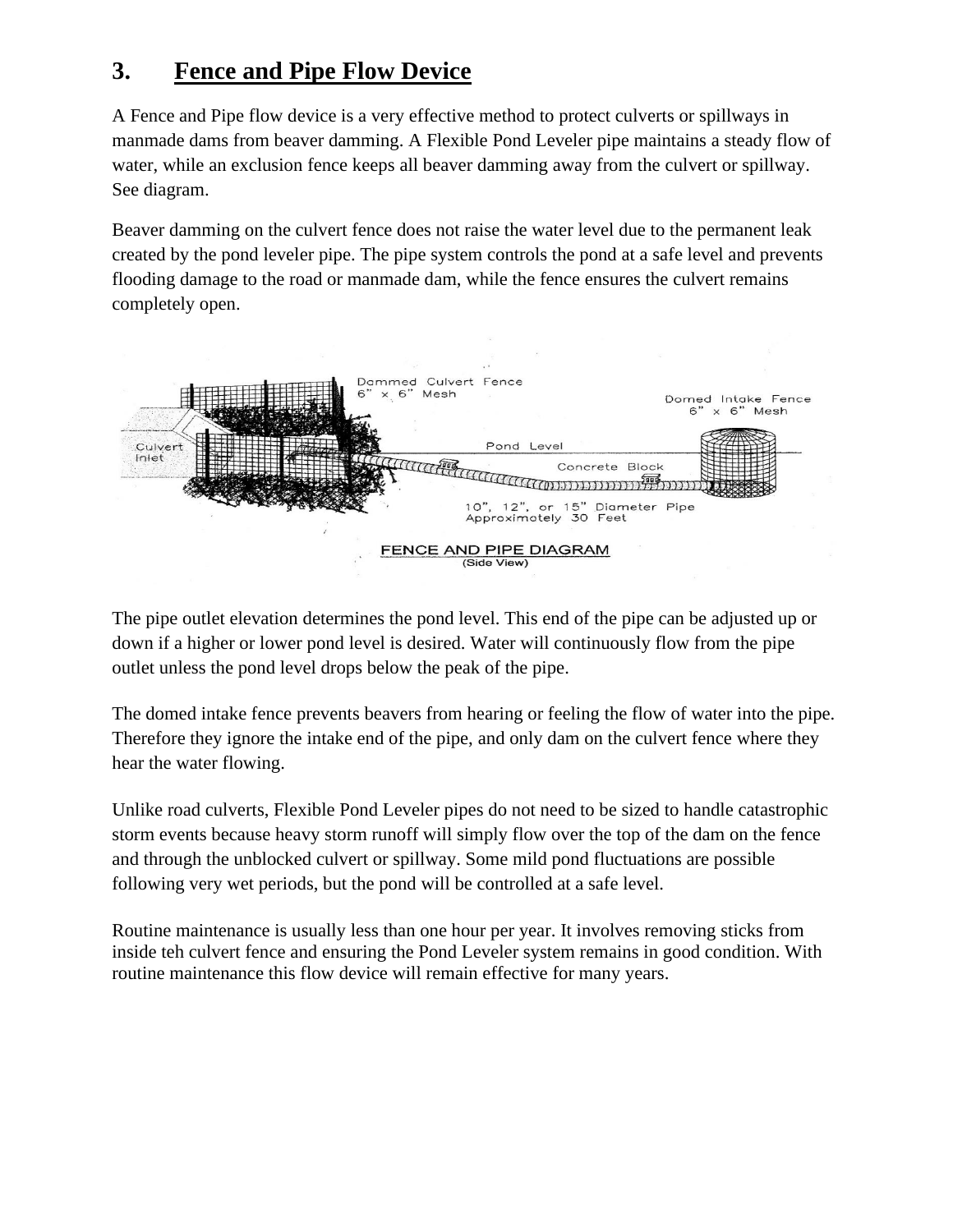### 4. **Keystone Fence**

Road culverts dammed by beavers are a very common problem. Beavers often dam in culverts because with a little bit of work the entire roadbed becomes a large dam. To a beaver, a roadbed with a culvert probably looks like a dam with a hole in it that needs repair.

The Keystone Fence eliminates beaver damming of culverts. Beaver Solutions LLC has installed hundreds of these devices with a 95% success rate despite the continued presence of beavers. This device eliminates the never-ending cost of continued culvert clearing, repairs and trapping.



#### Keystone Fence Diagrams

There are 3 reasons why the Keystone Fence is so effective at protecting culverts from beaver damming.

First, damming 30 to 50 feet of fence is a lot more work for the beavers than simply plugging a narrow culvert. This discourages damming. See diagram.

Second, when beavers begin to dam near the culvert, the fence forces their damming away from the culvert which also discourages them.

Third, as beavers dam out on the fence the opening that the water flows into becomes wider and wider. Therefore, less water is moving through the fence where the beavers are damming. Less water flow through the fence at the point of damming further decreases the damming stimulus for beavers.

Note, any device exposed to the seasons and the beavers will require some maintenance. While Keystone Fences are designed to be very low maintenance, this maintenance is important. Quarterly all floated leaves and sticks should be cleared from the fence in order to keep the beavers from damming on it. When this routine maintenance is performed as recommended, the Keystone Fence should remain effective for many years.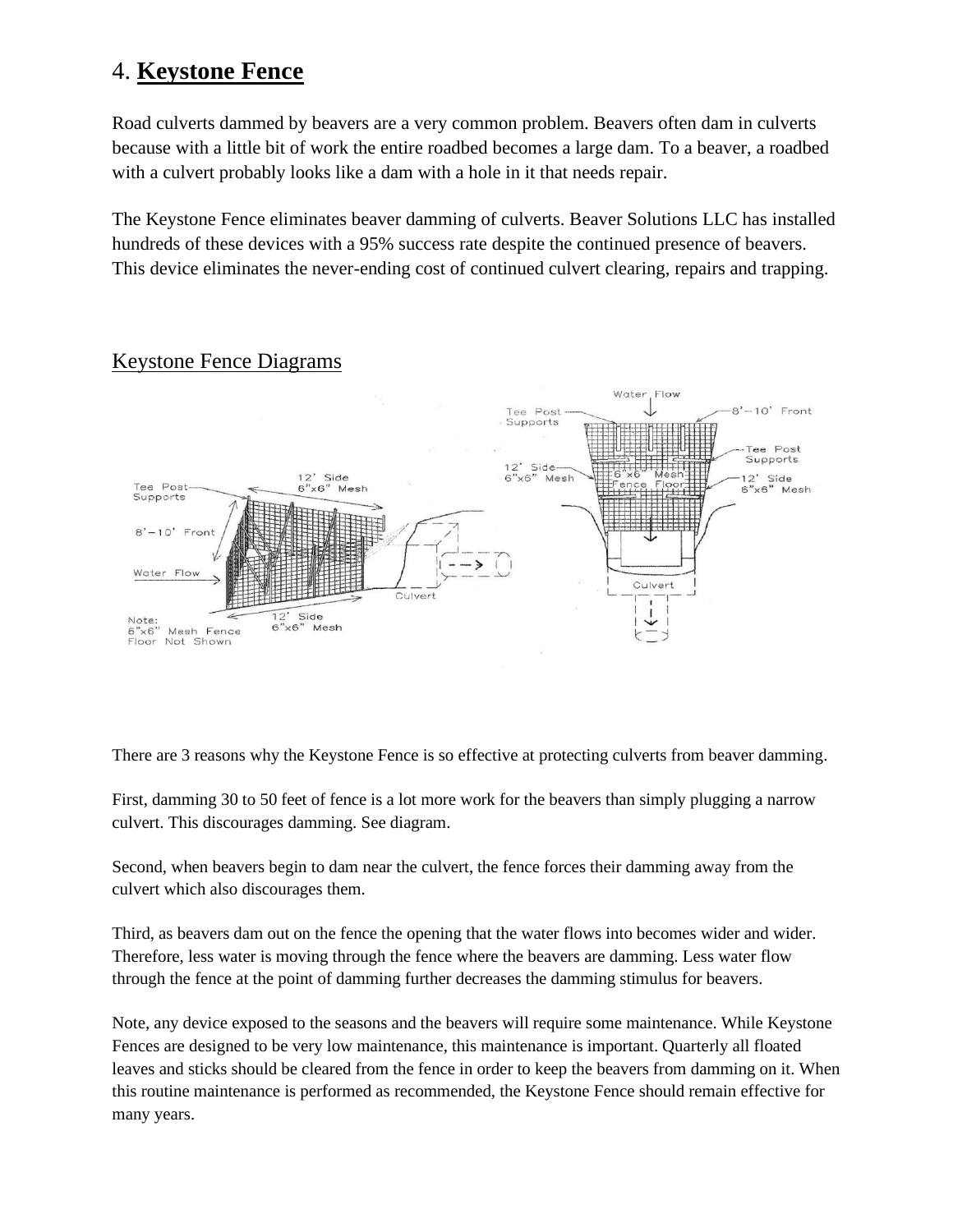# **5. Culvert Diversion Dams**

Road culverts dammed by beavers are a very common problem. Beavers are motivated to block road culverts because a little damming turns the entire roadbed into a large dam. To a beaver, a roadbed with a culvert probably looks like a dam with a hole in it that needs repair.

Preventing beavers from blocking road culverts saves highway crews time and money, and also improves road and worker safety. A Culvert Diversion Dam (CDD) inexpensively protects road culverts from beaver damming by encouraging the beaver to dam immediately upstream of the culvert instead of inside it. This keeps the culvert open and works well when some ponding upstream of the road is tolerable.

The Culvert Diversion Dam is constructed 10 to 15 feet upstream of the culvert so when the beavers dam upon it the inlet of the culvert is not blocked. It can be made from any variety of materials, with the goal of creating a small pool. You want the CDD to create a small, noisy waterfall that will attract the beaver's attention. They will then dam on top of your CDD instead of the road culvert.

The CDD can be made from posts and fencing and branches, or a rock wall. Anything that will create a small pool of water upstream of the culvert.



The Culvert Diversion Dam encloses the culvert inlet or goes straight across the stream channel. In either case, both ends of the fence should terminate on high ground, at least 18 inches from the culvert so large turtles and other wildlife can continue to use the culvert for passage.

Interestingly, beavers usually will not go up on dry land then back down into the culvert with damming materials, so the wildlife passage does not usually result in a dammed culvert. However, if beavers use the wildlife passage to dam inside the culvert, then the passage may need to be closed off for a month or more to break that behavior.

When the height of the beaver dam must be limited to prevent flooding damage, a Flexible Pond Leveler pipe may be installed through the new beaver dam. However, if no ponding is tolerable near the culvert, a Keystone Fence would be a better choice than a CDD.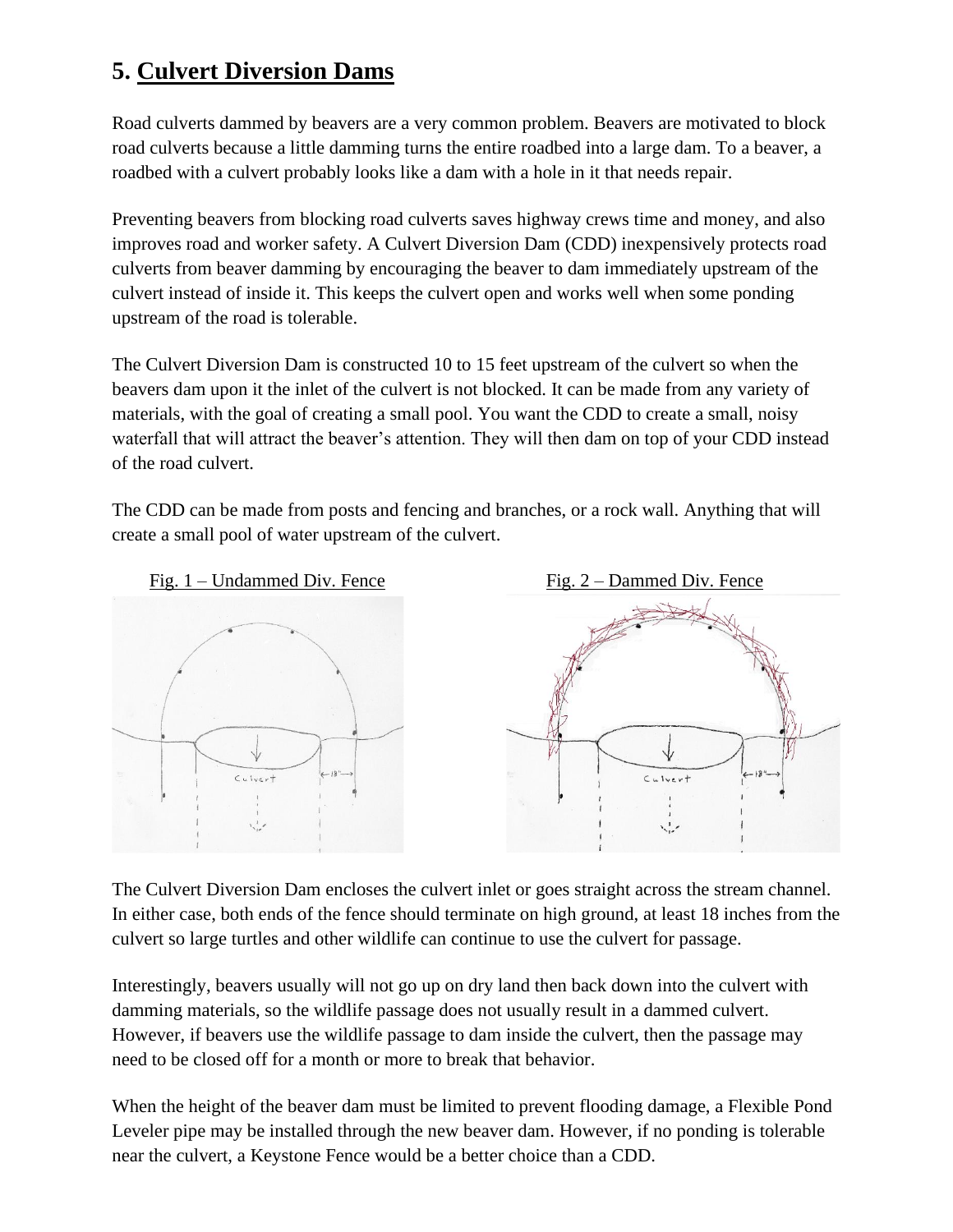# **6. Beaver Dam Breaching and Permits**

Beaver dams create important ecosystems, acre for acre equal in quality to coral reefs or rain forests. Therefore, in most regions permits are required from local, county, state/provincial and/or federal agencies to open, disturb or remove a beaver dam. Prior to altering a beaver dam it is incumbent upon you to know what regulations you need to adhere to.

Beaver dams are typically constructed with mud, sticks and rocks. Always be aware of any potential hazards to avoid injury to yourself, others, or property.

#### **Dam Breaching Procedures**

1. Determine what permits you need.

2. The tools (potato or clam rake) are hand carried to the site.

3. No heavy equipment will be used at any time. No significant damage is expected to any grassy, upland, wetland or other areas as a result of this manual work.

4. First, stand on the downstream side of the dam to remove sticks from the area to be breached. These sticks are piled on the top or side of the dam.

5. Once the loose sticks are removed, mud from the dam is manually dug out of the area to be breached with a potato rake and piled on top of the dam away from the moving water to reduce downstream siltation.

6. The width and depth of the breach are limited by the size of the stream channel and any downstream road culverts. At no time should a breach be made so large enough that water flows over the banks of the stream. All released water should remain in the channel and not exceed the volume of runoff from a large storm.

7. If beavers are living in the area to be drained, they will almost always repair the dam breach at night. If this occurs, breaching on successive days may be needed to reach the water level goal. Note, unless the beavers are removed from the area, dam breaching is almost always a short-term solution.

8. If the beaver dam is very old or very large, breach slowly, constantly assessing the dam integrity throughout the breaching process.

9. In cold climates, to prevent freezing deaths of beavers or hibernating turtles and other amphibians, ask the advice of a regional government wildlife biologist.

#### **Always breach dams in a safe and environmentally responsible manner.**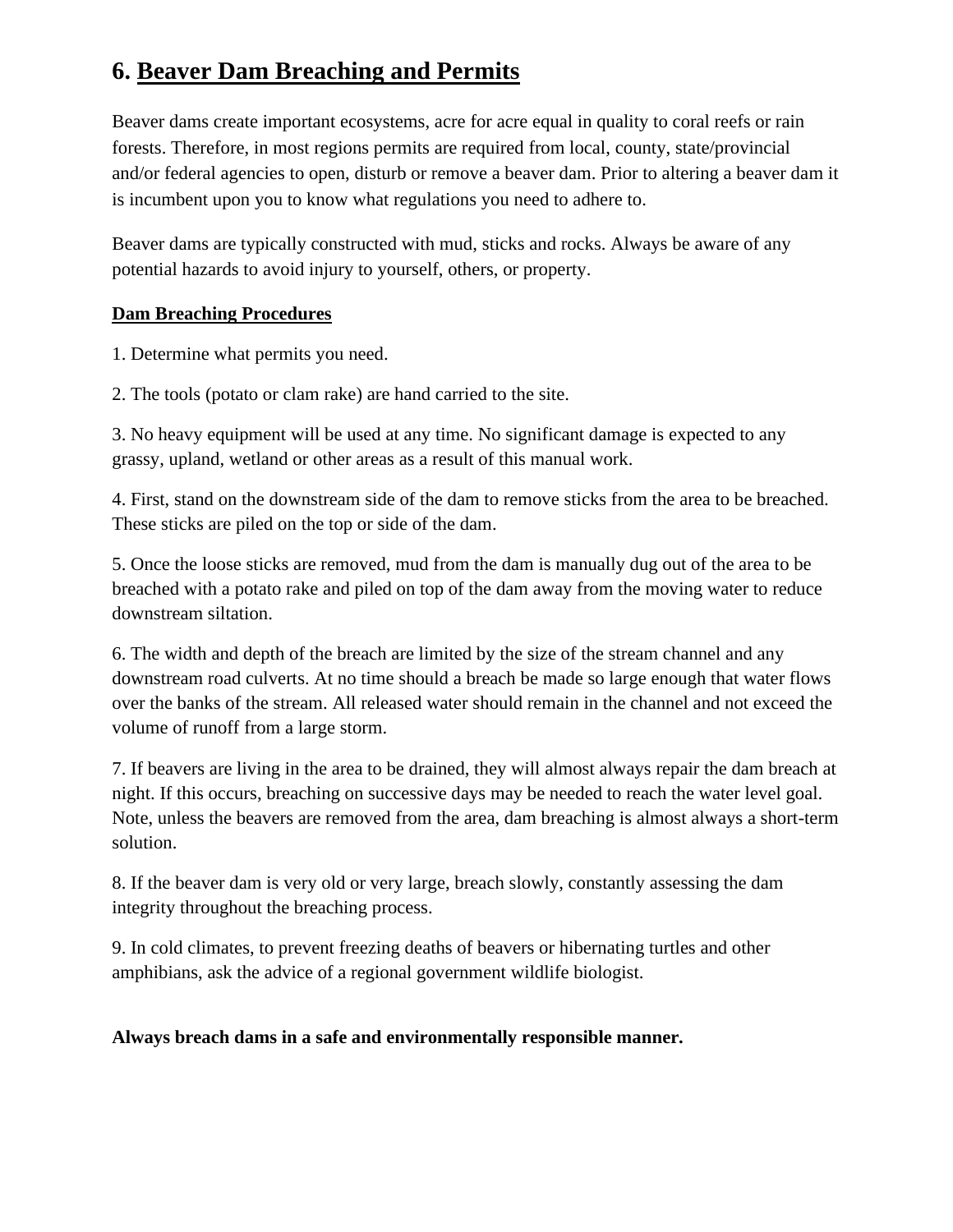# **7. Tools, Materials and Supplies Lists**

### **A. Fence and Pipe Device**

#### **Essential Tools List**

| Truck with Ladder Rack or Trailer  | <b>Bolt Cutters</b>                |
|------------------------------------|------------------------------------|
| Hog Ring Pliers                    | Cordless Saws-all                  |
| Cordless Drills                    | <b>Cordless Batteries</b>          |
| <b>Cordless Circular Saw</b>       | Fanny Pack with Fence Plier Holder |
| Pontoons                           | <b>Fence Pliers</b>                |
| Post Pounder (Manual or Hydraulic) |                                    |

#### **Recommended Tools List**

| Chain Saw w/ gas        | Sledgehammer        |
|-------------------------|---------------------|
| Potato/Clam Rake        | Pickax              |
| <b>Highway Cones</b>    | Pruners and Loppers |
|                         |                     |
| Scrap Bucket            | Flashlight          |
|                         |                     |
| <b>Hog Ring Stapler</b> |                     |

### **Required Materials List**

| Non-Perforated HDPE Pipe     | $4"$ x $8"$ x 16" Concrete Blocks     |
|------------------------------|---------------------------------------|
| <b>Concrete Mesh Fencing</b> | <b>Steel Hog Rings</b>                |
| T Posts                      | <b>Work Gloves</b>                    |
| 9 Gauge Utility Wire         | Coupler $(s)$ for the Pipes           |
| <b>Screws</b>                | $\overline{L}$ ip Ties for Coupler(s) |
| <b>Safety Glasses</b>        | First Aid Kit                         |

#### **Recommended Materials List**

| <b>Chest Waders</b>                   | <b>Charger Cord for Cell Phone</b> |
|---------------------------------------|------------------------------------|
| <b>Fishing Boots</b>                  | Sunblock                           |
| Neoprene Socks                        | <b>Bug Spray</b>                   |
| Hat                                   | Maps                               |
|                                       |                                    |
| Trappers Gauntlets (in cold climates) | Notepad and Pen                    |
| Wet Suit (in cold climates)           | <b>Sanitizing Hand Wipes</b>       |
| <b>Change of Clothes</b>              | Lunch cooler                       |
| Towels                                | Water                              |

**\_\_\_\_\_\_\_\_\_\_\_\_\_\_\_\_\_\_\_\_\_\_\_\_\_\_\_\_\_\_\_\_\_\_\_\_\_\_\_\_\_\_\_\_\_\_\_\_\_\_\_\_\_\_\_\_\_\_\_\_\_\_\_\_\_\_**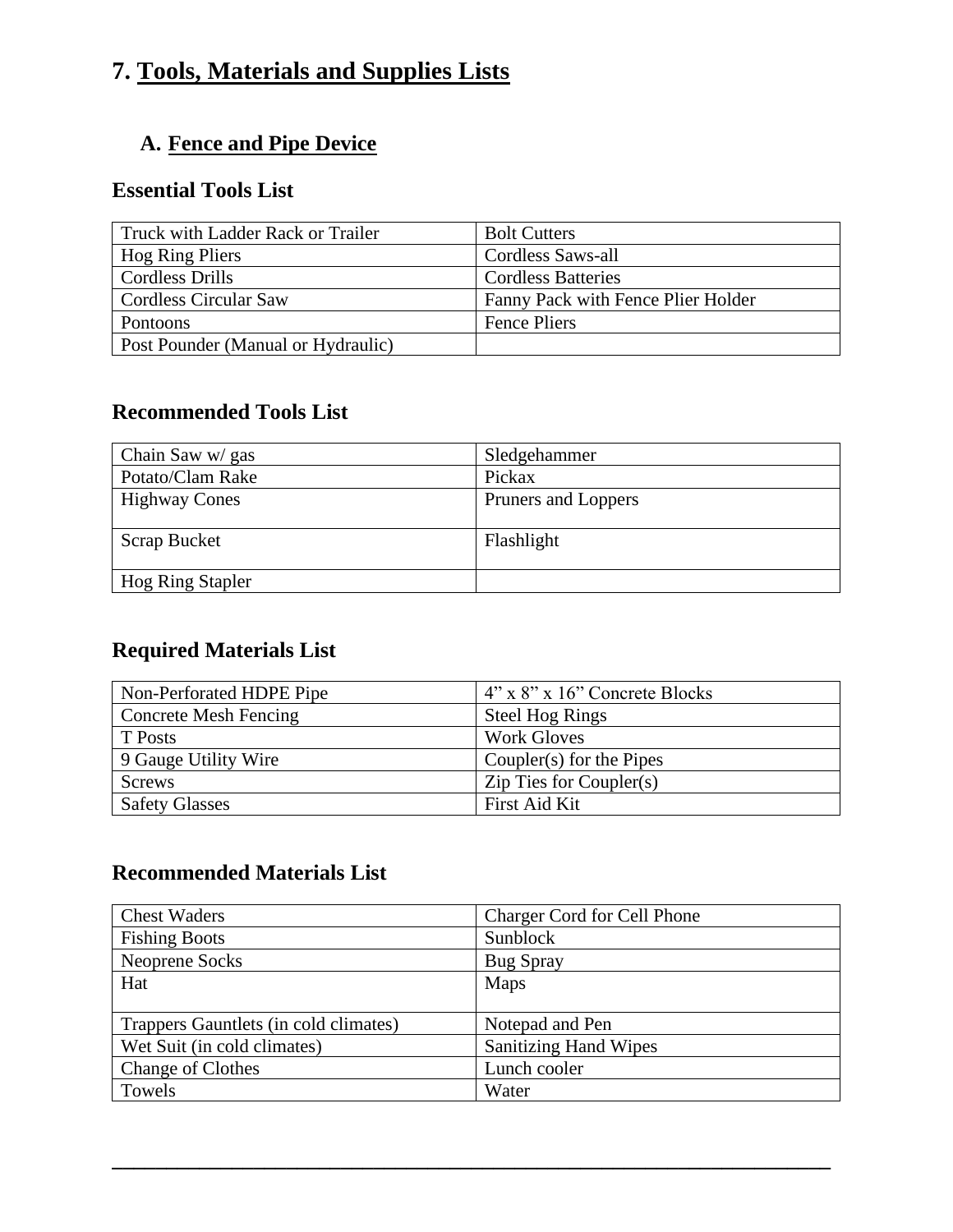### **B. Keystone Fence**

#### **Essential Tools List**

| Truck with Ladder Rack or Trailer  | <b>Bolt Cutters</b>                |
|------------------------------------|------------------------------------|
| Hog Ring Pliers                    | Fanny Pack with Fence Plier Holder |
| Potato/Clam Rake                   | Fence Pliers                       |
| Post Pounder (Manual or Hydraulic) |                                    |

#### **Recommended Tools List**

| Chain Saw w/ gas     | Sledgehammer            |
|----------------------|-------------------------|
| <b>Highway Cones</b> | Pickax                  |
| Flashlight           | Pruners and Loppers     |
|                      |                         |
| <b>Scrap Bucket</b>  | <b>Hog Ring Stapler</b> |
|                      |                         |
| Pontoons             |                         |

#### **Essential Materials List**

| <b>Concrete Mesh Fencing</b> | <b>Steel Hog Rings</b> |
|------------------------------|------------------------|
| <b>T</b> Posts               | Work Gloves            |
| 9 Gauge Utility Wire         | <b>Safety Glasses</b>  |
| First Aid Kit                |                        |

### **Recommended Materials List**

| <b>Hip Boots</b>                      | Sunblock                     |
|---------------------------------------|------------------------------|
| <b>Chest Waders</b>                   | <b>Bug Spray</b>             |
| <b>Fishing Boots</b>                  | Maps                         |
|                                       |                              |
| Neoprene Socks                        | Notepad and Pen              |
| Hat                                   | <b>Sanitizing Hand Wipes</b> |
| Trappers Gauntlets (in cold climates) | Lunch cooler                 |
| Wet Suit (in cold climates)           | Water                        |
| <b>Change of Clothes</b>              | Towels                       |
|                                       |                              |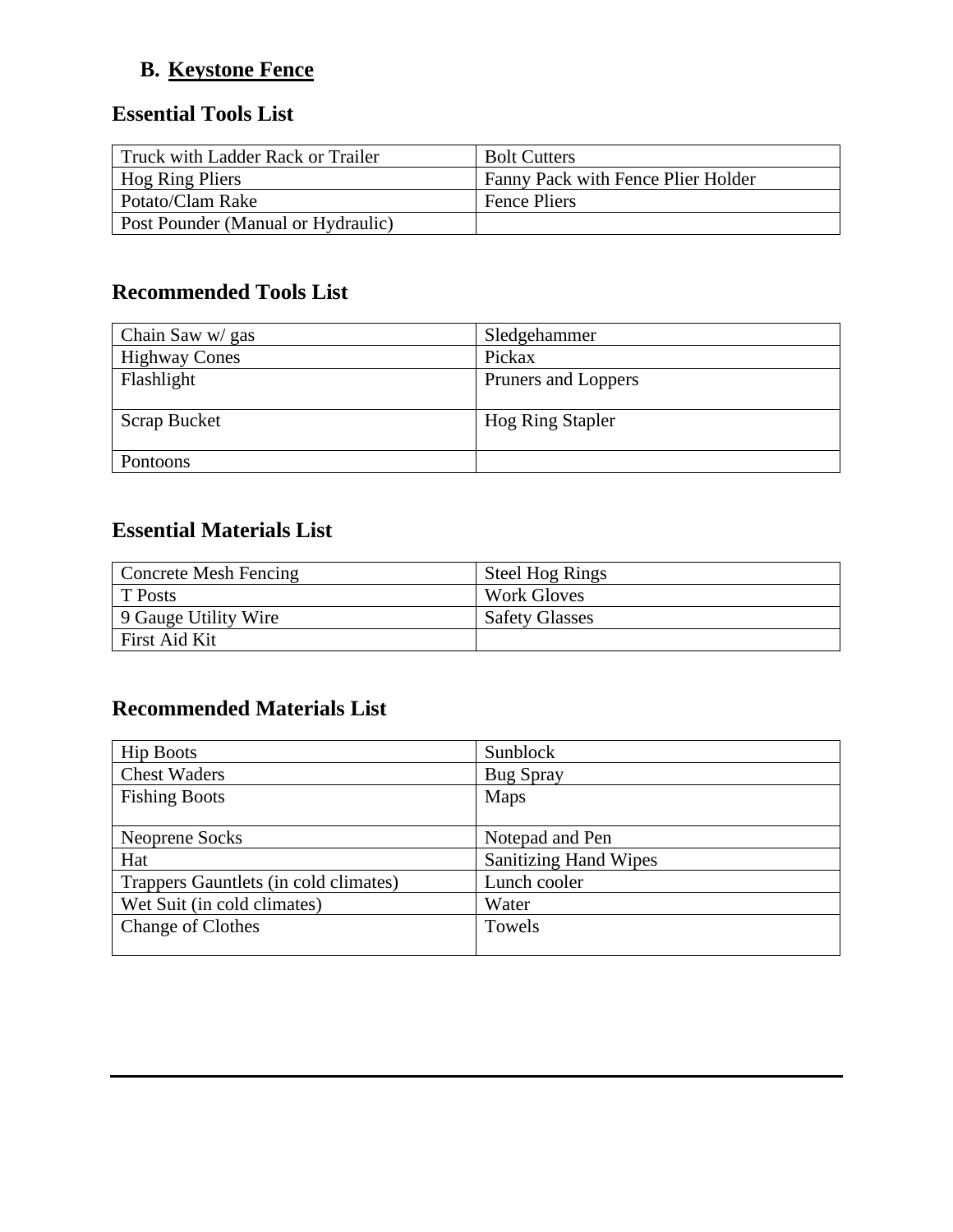## **C. Diversion Fence**

## **Essential Tools List**

| Truck with Ladder Rack or Trailer  | <b>Bolt Cutters</b>                |
|------------------------------------|------------------------------------|
| Hog Ring Pliers                    | Fanny Pack with Fence Plier Holder |
| Potato/Clam Rake                   | Fence Pliers                       |
| Post Pounder (Manual or Hydraulic) |                                    |

#### **Recommended Tools List**

| Chain Saw w/ gas     | Sledgehammer            |
|----------------------|-------------------------|
| <b>Highway Cones</b> | Pickax                  |
| Flashlight           | Pruners and Loppers     |
|                      |                         |
| <b>Scrap Bucket</b>  | <b>Hog Ring Stapler</b> |
|                      |                         |
| Pontoons             |                         |

#### **Essential Materials List**

| <b>Concrete Mesh Fencing</b> | <b>Steel Hog Rings</b> |
|------------------------------|------------------------|
| T Posts                      | Work Gloves            |
| 9 Gauge Utility Wire         | <b>Safety Glasses</b>  |
| First Aid Kit                |                        |

### **Recommended Materials List**

| <b>Hip Boots</b>                      | Sunblock                     |
|---------------------------------------|------------------------------|
| <b>Chest Waders</b>                   | <b>Bug Spray</b>             |
| <b>Fishing Boots</b>                  | Maps                         |
|                                       |                              |
| Neoprene Socks                        | Notepad and Pen              |
| Hat                                   | <b>Sanitizing Hand Wipes</b> |
| Trappers Gauntlets (in cold climates) | Lunch cooler                 |
| Wet Suit (in cold climates)           | Water                        |
| <b>Change of Clothes</b>              | Towels                       |
|                                       |                              |